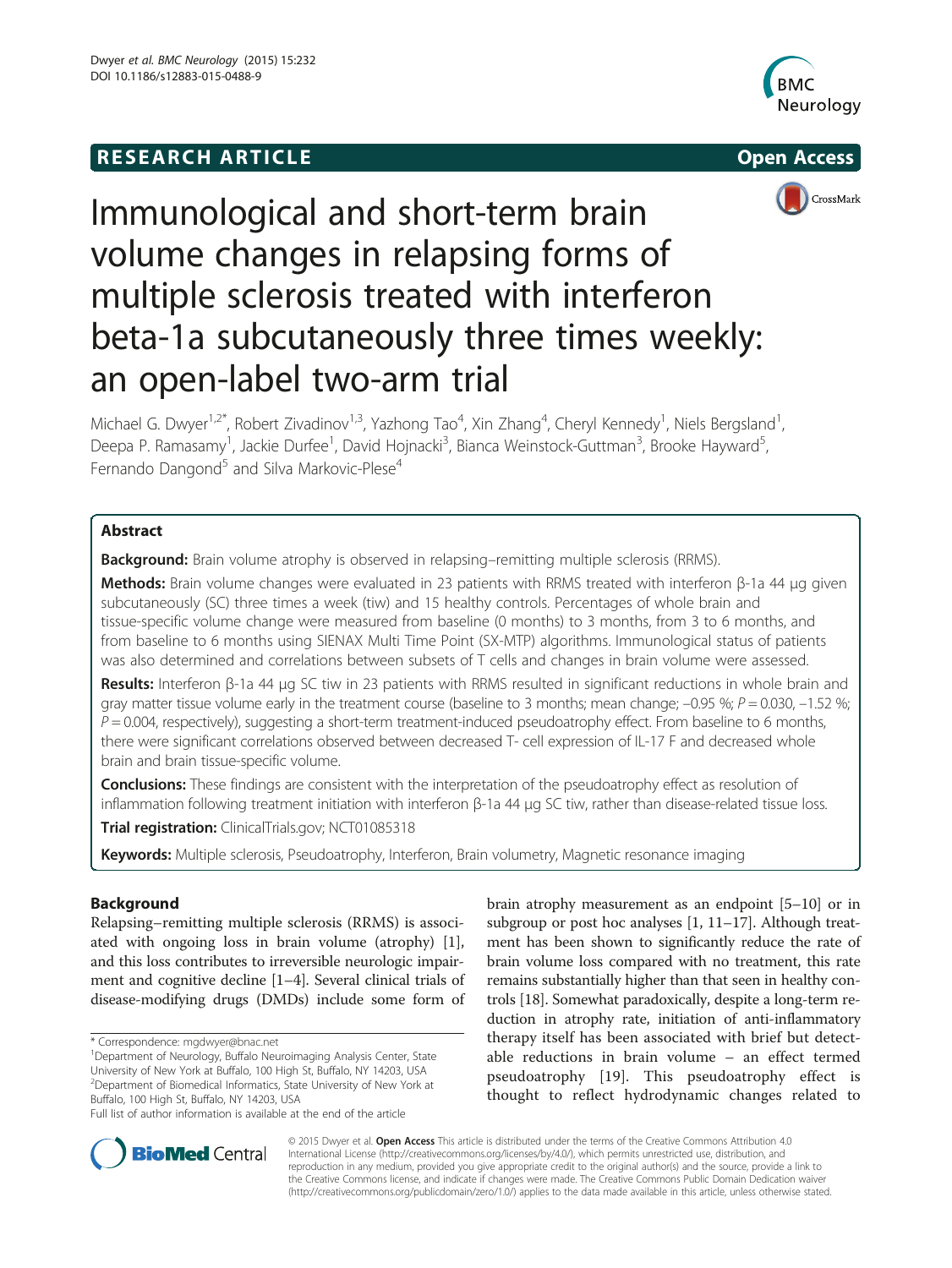resolution of inflammation, edema, and cellular infiltration rather than the loss of actual brain tissue [[19](#page-9-0), [20\]](#page-9-0).

Because both destructive tissue atrophy and these beneficial/benign pseudoatrophy changes may result in similar observations of brain volume reduction and confound efficacy measurements [\[21](#page-9-0)], it is critical to disentangle the two to understand the true impact of DMDs. Some initial work was done by looking at atrophy rates over different study time periods [[9\]](#page-9-0), and showed that the effect was predominantly driven by loss in whitematter (WM) volume; this loss was greater with higher initial inflammatory activity as measured by gadoliniumenhancing lesions. However, a full understanding remains elusive owing to the relative non-specificity of in vivo measurement methods. One important complementary approach might be to evaluate brain volume changes in combination with key immunological markers.

Response to DMDs and the occurrence of pseudoatrophy may be influenced by the underlying immunological status of patients prior to and during treatment. A priori, an association in patients with greater reduction in inflammatory markers and a greater amount of pseudoatrophy over the same time period would be expected. Chronic inflammation in MS is driven by production of pro-inflammatory cytokines, such as interferon gamma (IFN  $\gamma$ ) and interleukin (IL)-17 by CD4<sup>+</sup> T cells [\[22](#page-9-0)], which promote the disruption of blood–brain barrier integrity, allowing egress of activated T cells into the central nervous system (CNS), targeting of CNS-resident cells and resulting in demyelination [\[23\]](#page-9-0). The presence of CD4 <sup>+</sup> T cells and an abundance of CD8+ T cells in MS lesions is well documented [[24](#page-9-0), [25\]](#page-9-0).

The efficacy of IFN beta-1a given subcutaneously three times a week (IFN β-1a SC tiw) for the treatment of RRMS has been established [[25](#page-9-0)–[28](#page-9-0)]. However, its effect on early changes in brain volume and its relationship to changes in inflammatory markers have not been investigated previously.

Advanced imaging techniques are able to detect whole brain atrophy via change analysis directly between scans rather than through the more error-prone post hoc comparisons of cross-sectional data of whole brain volume measurement over time [\[29\]](#page-9-0). Direct measurement of whole brain volume change is possible with approaches such as the Structural Image Evaluation using Normalization of Atrophy (SIENA) method [[30](#page-9-0)]. This technique measures the percent of whole brain volume change between scans of the same subject acquired at specific time points during the study (eg, at baseline and following treatment). However, since SIENA does not allow for discrimination of tissue-specific atrophy, it is not possible to evaluate the relative contributions of gray matter (GM) and WM to whole brain atrophy in MS. As it is important to gain a more comprehensive insight into the relative contributions

of these two compartments to MS pathophysiology, this study used the recently described SIENAX Multi Time Point (SX-MTP) analysis algorithm [\[29](#page-9-0)] to allow for the direct and sensitive measurement of tissue-specific brain volume changes.

## Study objectives

The Rebif Advanced MRI and Immunology Pilot Trial (NCT01085318) [\[31](#page-9-0)] was a two-arm, open-label, 6 month trial conducted to evaluate remyelination/demyelination, brain volume, and iron deposition in the CNS, as well as the immunological status of 23 patients with RRMS treated with IFN β-1a 44 μg SC tiw compared with 15 healthy controls (HCs). The objective of the present study was to measure changes in global (whole brain) and tissue-specific (GM and WM) percent brain volume in patients following initiation of treatment with IFN β-1a SC tiw. Comparisons with changes in HCs were carried out, as were investigations of the correlations between potential immunological biomarkers, gadolinium (Gd)-enhancing lesions, and short-term brain volume changes following treatment initiation.

## **Methods**

Eligible patients were 18–65 years of age, with a diagnosis of RRMS according to the 2010 revised McDonald criteria [[32\]](#page-9-0). Patients received IFN β-1a SC tiw titrated to 44 μg for 6 months. For all participants, conventional magnetic resonance imaging (MRI) exams of the brain were performed on a 3 T GE Signa Excite 12.0 scanner at baseline and at 3- and 6-month follow-up visits.

## Ethics, consent, and permissions

The trial was conducted in accordance with the International Conference on Harmonisation guidelines for Good Clinical Practice and applicable local regulations, as well as the Declaration of Helsinki. Written informed consent was given by patients before participation and the protocol was approved by the Institutional Review Board at the University at Buffalo Health Sciences.

## Brain volume analysis

Percent of whole brain volume change was measured from baseline (0 months) to 3 months, from 3 to 6 months, and from baseline to 6 months using SIENA analysis algorithms [[30](#page-9-0)]. Serial scans were co-registered and relative edge motions (measuring expansion or contraction of the brain) were detected between scans and used to extrapolate the percent change in brain volume. SIENA measurements were improved by application of an in-house developed inpainting technique, nonuniformity correction [\[33](#page-9-0)], and intensity standardization [\[34](#page-9-0)]. Changes in GM and WM volumes were measured during the same study periods described above using the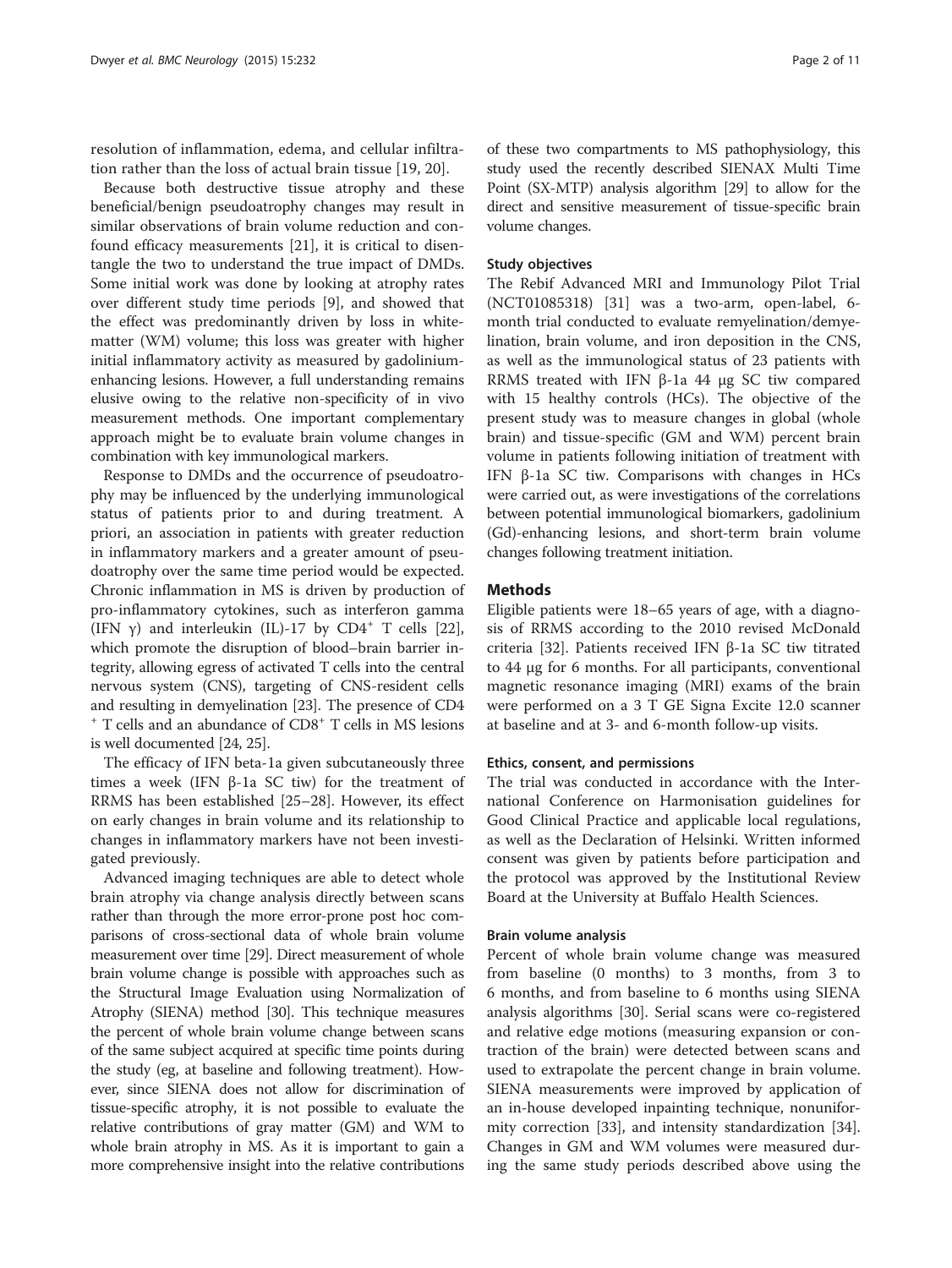SX-MTP analysis algorithms on the inpainted, corrected, and standardized images. For GM/WM segmentation, 4D accuracy was improved through MTP modification via longitudinal regularization of a hidden Markov random field model.

## Immunological markers of inflammation: screening

For the immunological marker analysis,  $CD4^+$  and  $CD8^+$ T-cell expression of an array of immunological markers with known immunomodulatory properties was quantified at baseline and at 6 months. Blood samples were collected from patients. Peripheral blood mononuclear cells (PBMCs) were placed in serum-free medium and stimulated with phorbol myristate acetate (50 ng/mL) and Ionomycin (500 ng/mL; Sigma, St. Louis, MO) for 2 h and brefeldin A (1:1000 dilution; eBioscience, San Diego, CA) for an additional 3 h for the intracellular cytokine staining. PBMCs were fixed, permeabilized, and stained with fluorescein-conjugated antibodies against IFN γ, IL-4, IL-17A, IL-21, IL-22 (eBioscience, San Diego, CA), IL-17 F, brain-derived neurotrophic factor (BDNF; R&D Systems, Minneapolis, MN), IL-10, CD4, and CD8 (BD Biosciences, San Jose, CA). For nerve growth factor (NGF) staining, the cells were stained with primary antibody against NGF (Epitomics, Cambridge, MA), followed by staining with fluorescein isothiocyanateconjugated secondary antibody (BD Bioscience). The percent of CD4+ and CD8+ T cells expressing each marker of interest was determined using a BD FACSCalibur™ flow cytometer and CellQuest software (BD Biosciences) and gated by size and granularity.

## **Statistics**

All statistical comparisons were planned in advance of data collection. The Wilcoxon signed-rank test was used to test for within-group differences in percent of brain volume change (whole brain, GM, and WM) at each of the study periods (from baseline to 3 months, from 3 months to 6 months, and from baseline to 6 months). The Wilcoxon rank-sum test was used to test for differences in percent of whole brain volume change, GM, and WM between patients and HCs during each study period. Correction for multiple comparisons by the Holm-Bonferroni method was applied. Spearman's rank correlation was used to test the correlations between immunological parameters, Gd-enhancing lesions at baseline, and percent change in brain volume and GM and WM over 3 and 6 months of treatment. No corrections for multiple comparisons were made to the correlation results.

## Results

All 15 HCs and 21/23 patients completed the study; one patient was lost to follow-up and one patient

discontinued owing to the investigator's decision. The mean age (standard deviation [SD]) of the enrolled patients was 39.9 (10.17) years and 61 % (14/23) of the patients were female. Baseline characteristics were similar between patients and HCs; patient baseline characteristics were described previously in the primary study [[31\]](#page-9-0).

## Whole brain volume analysis

Whole brain volume analysis is shown in Table [1](#page-3-0) and Fig. [1.](#page-4-0) In patients, the mean (SD) change from baseline to 3 months in brain volume was  $-0.95$  % (1.71;  $P =$ 0.030 for difference from baseline;  $P = 0.090$  after adjusting for multiple comparisons),  $-0.08\%$  (1.36;  $P = 0.960$ ) from 3 to 6 months, and  $-0.91$  % (1.88;  $P = 0.051$ ) from baseline to 6 months. For comparison, in HCs the mean change from baseline to 3 months in brain volume was 0.24 % (1.07;  $P = 0.359$ ),  $-0.32$  % (1.50;  $P = 0.626$ ) from 3 to 6 months, and 0.01 % (1.89;  $P = 0.952$ ) from baseline to 6 months.

## GM volume analysis

GM volume analysis is shown in Table [1](#page-3-0) and Fig. [2](#page-4-0). The pattern for GM was similar to that of whole brain. In patients, the mean (SD) change from baseline to 3 months in GM volume was  $-1.52 \% (2.41; P = 0.004$  and after adjusting for multiple comparisons,  $P = 0.029$ ,  $-0.46$  %  $(3.11; P = 0.176)$  from 3 to 6 months, and  $-1.66$  % (1.84;  $P < 0.001$  and after adjusting for multiple comparisons,  $P = 0.002$ ) from baseline to 6 months. There were no significant differences observed for the HCs: mean change from baseline to 3 months was 0.01 % (SD 2.42;  $P =$ 0.934),  $-0.60\%$  (2.19;  $P = 0.426$ ) from 3 to 6 months, and  $-0.51$  % (2.47;  $P = 0.268$ ) from baseline to 6 months.

#### WM volume analysis

WM volume analysis is shown in Table [1](#page-3-0) and Fig. [3](#page-5-0). Changes in WM tissue volume of patients were not significant at any timepoint. In patients, the mean (SD) change from baseline to 3 months in WM volume was – 0.41 % (2.16;  $P = 0.390$ ), 0.30 % (2.99;  $P = 0.626$ ) from 3 to 6 months, and  $-0.21$  % (3.20;  $P = 0.933$ ) from baseline to 6 months. In HCs, the mean (SD) change from baseline to 3 months in WM volume was 0.51 % (1.94;  $P =$ 0.107),  $-0.03$  % (1.96;  $P = 0.952$ ) from 3 to 6 months, and 0.58 % (2.46;  $P = 0.463$ ) from baseline to 6 months.

## Correlations between changes in whole brain, GM, and WM, baseline Gd-enhancing lesions, and immunological markers following treatment

Only 8 of the patients with RRMS had any Gdenhancing lesions at baseline, and there were no significant correlations between the number or volume of Gd-enhancing lesions at baseline and the changes in whole brain, GM, or WM volumes.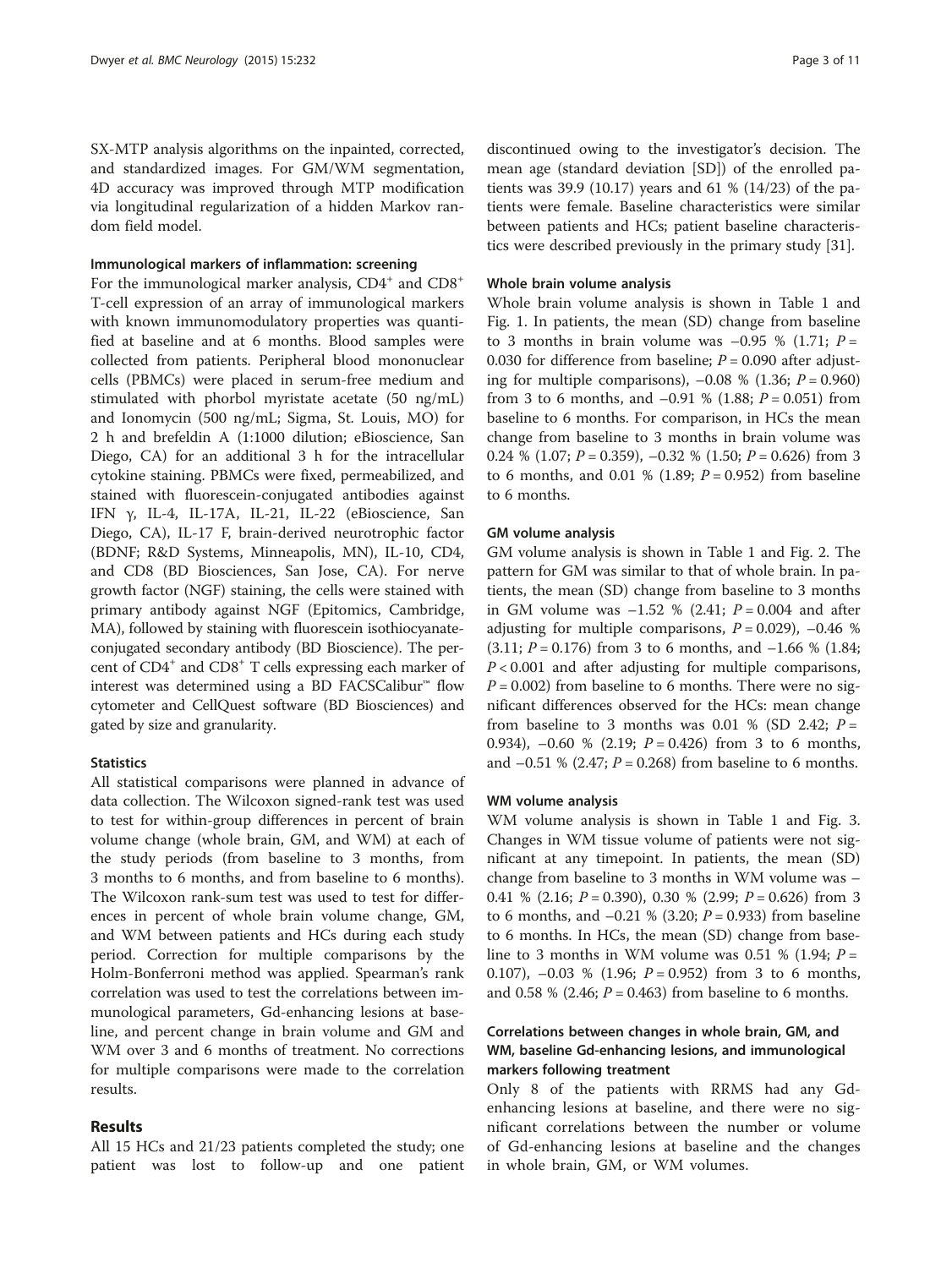|                                    | Baseline to 12 weeks |             | 12 to 24 weeks |                | Baseline to 24 weeks |                  |  |
|------------------------------------|----------------------|-------------|----------------|----------------|----------------------|------------------|--|
|                                    | Patients             | HCs         | Patients       | <b>HCs</b>     | Patients             | <b>HCs</b>       |  |
| $n$ (missing <sup>a</sup> )        | 23(0)                | 15(0)       | 21(2)          | 14(1)          | 21(2)                | 14(1)            |  |
| Percent change in whole brain (%)  |                      |             |                |                |                      |                  |  |
| Mean (SD)                          | $-0.95(1.712)$       | 0.24(1.068) | $-0.08(1.358)$ | $-0.32(1.500)$ | $-0.91(1.880)$       | $0.01$ $(0.885)$ |  |
| Median                             | $-0.90$              | 0.33        | 0.07           | $-0.02$        | $-0.63$              | 0.05             |  |
| Min, max                           | $-4.7, 2.8$          | $-2.0, 1.7$ | $-2.8, 2.6$    | $-3.6, 2.2$    | $-5.1, 2.4$          | $-1.2, 1.8$      |  |
| $P$ value $b$                      | 0.030                | 0.359       | 0.960          | 0.626          | 0.051                | 0.952            |  |
| Adjusted P-valueb,c                | <b>NS</b>            | <b>NS</b>   | <b>NS</b>      | <b>NS</b>      | <b>NS</b>            | <b>NS</b>        |  |
| $P$ -value <sup>d</sup>            | 0.015                |             | 0.702          |                | 0.071                |                  |  |
| Adjusted P-value <sup>c,d</sup>    | ${\sf NS}$           |             | <b>NS</b>      |                | <b>NS</b>            |                  |  |
| Adjusted P-value <sup>c,e</sup>    | NS/NS                |             |                |                |                      |                  |  |
| Percent change in gray matter (%)  |                      |             |                |                |                      |                  |  |
| Mean (SD)                          | $-1.52(2.406)$       | 0.01(2.415) | $-0.46(3.109)$ | $-0.60(2.189)$ | $-1.66(1.836)$       | $-0.51(2.472)$   |  |
| Median                             | $-1.89$              | 0.80        | $-1.20$        | $-0.72$        | $-1.24$              | $-1.31$          |  |
| Min, max                           | $-6.3, 2.3$          | $-3.7, 3.7$ | $-6.3, 9.4$    | $-4.4, 2.5$    | $-5.9, 1.7$          | $-4.5, 5.1$      |  |
| $P$ -value $b$                     | 0.004                | 0.934       | 0.176          | 0.426          | < 0.001              | 0.268            |  |
| Adjusted P-valueb,c                | 0.0286               | <b>NS</b>   | <b>NS</b>      | ${\sf NS}$     | 0.0016               | ${\sf NS}$       |  |
| $P$ -value <sup>d</sup>            | 0.093                |             | 0.778          |                | 0.342                |                  |  |
| Adjusted P-value <sup>c,d</sup>    | <b>NS</b>            |             | <b>NS</b>      |                | <b>NS</b>            |                  |  |
| Adjusted P-value <sup>c,e</sup>    |                      |             | NS/NS          |                |                      |                  |  |
| Percent change in white matter (%) |                      |             |                |                |                      |                  |  |
| Mean (SD)                          | $-0.41(2.159)$       | 0.51(1.940) | 0.30(2.991)    | $-0.03(1.985)$ | $-0.21(3.202)$       | 0.58(2.461)      |  |
| Median                             | $-0.63$              | 0.69        | 0.93           | 0.50           | 0.08                 | 0.95             |  |
| Min, max                           | $-5.4, 3.5$          | $-5.1, 3.0$ | $-6.5, 7.4$    | $-3.4, 2.7$    | $-5.9, 8.4$          | $-4.5, 3.6$      |  |
| $P$ -value $b$                     | 0.390                | 0.107       | 0.626          | 0.952          | 0.933                | 0.463            |  |
| Adjusted P-valueb,c                | <b>NS</b>            | <b>NS</b>   | <b>NS</b>      | <b>NS</b>      | <b>NS</b>            | <b>NS</b>        |  |
| $P$ -value <sup>d</sup>            | 0.093                |             | 0.630          |                | 0.309                |                  |  |
| Adjusted P-value <sup>c,d</sup>    | <b>NS</b>            |             |                | <b>NS</b>      |                      | <b>NS</b>        |  |
| Adjusted P-value <sup>c,e</sup>    | NS/NS                |             |                |                |                      |                  |  |

<span id="page-3-0"></span>

| <b>Table 1</b> Brain volume changes in RRMS patients treated with IFN $\beta$ -1a SC tiw and HCs over time |  |  |
|------------------------------------------------------------------------------------------------------------|--|--|
|------------------------------------------------------------------------------------------------------------|--|--|

<sup>a</sup>Failed analysis or missing MRI at Week 24

<sup>b</sup>For the difference from zero within groups from the Wilcoxon signed-rank test

<sup>c</sup>Adjusted for multiple comparisons with the Holm-Bonferroni correction; NS denotes adjusted *P*-values ≥ 0.05<br><sup>dE</sup>rer the difference between JEN 8-1a SC tiw and HCs from the Wilcoxon rank-sum test

 ${}^{d}$ For the difference between IFN β-1a SC tiw and HCs from the Wilcoxon rank-sum test

 $e^{\epsilon}$ For the difference between the first 12 weeks and the second 12 weeks within groups from the Wilcoxon signed-rank test (P-value for patients/HCs)

GM gray matter, HC healthy control; max: maximum; min: minimum, NS non-significant, SD standard deviation

There were a number of significant correlations between whole brain and brain tissue-specific volumes and immunological markers following 6 months of treatment with IFN β-1a SC. Decreased percentage of IL-17 F-expressing CD4<sup>+</sup> T cells from baseline to 6 months correlated significantly with decreasing whole brain volume over the same period ( $r = 0.51$ ;  $P = 0.022$ ; Fig. [4\)](#page-5-0).

Decreased percentage of IL-17 F-expressing CD8<sup>+</sup> T cells from baseline to 6 months correlated with decreasing GM volume over the same period  $(r = 0.47; P = 0.037;$ Fig. [5](#page-6-0)). In addition, decreased percentage of IL-17 Fexpressing CD4<sup>+</sup> T cells from baseline to 6 months

correlated with a decreasing WM volume ( $r = 0.46$ ;  $P =$ 0.043; Fig. [6](#page-6-0)), suggestive of pseudoatrophy.

A higher percentage of IL-22–expressing CD4<sup>+</sup> T cells at baseline correlated with smaller decreases in GM volume from baseline to 6 months ( $r = 0.59$ ;  $P = 0.005$ ; Fig. [7](#page-7-0)).

## **Discussion**

## Brain volume analysis

The aim of this study was to use advanced imaging techniques to measure the extent of global and tissuespecific brain volume changes, and to examine the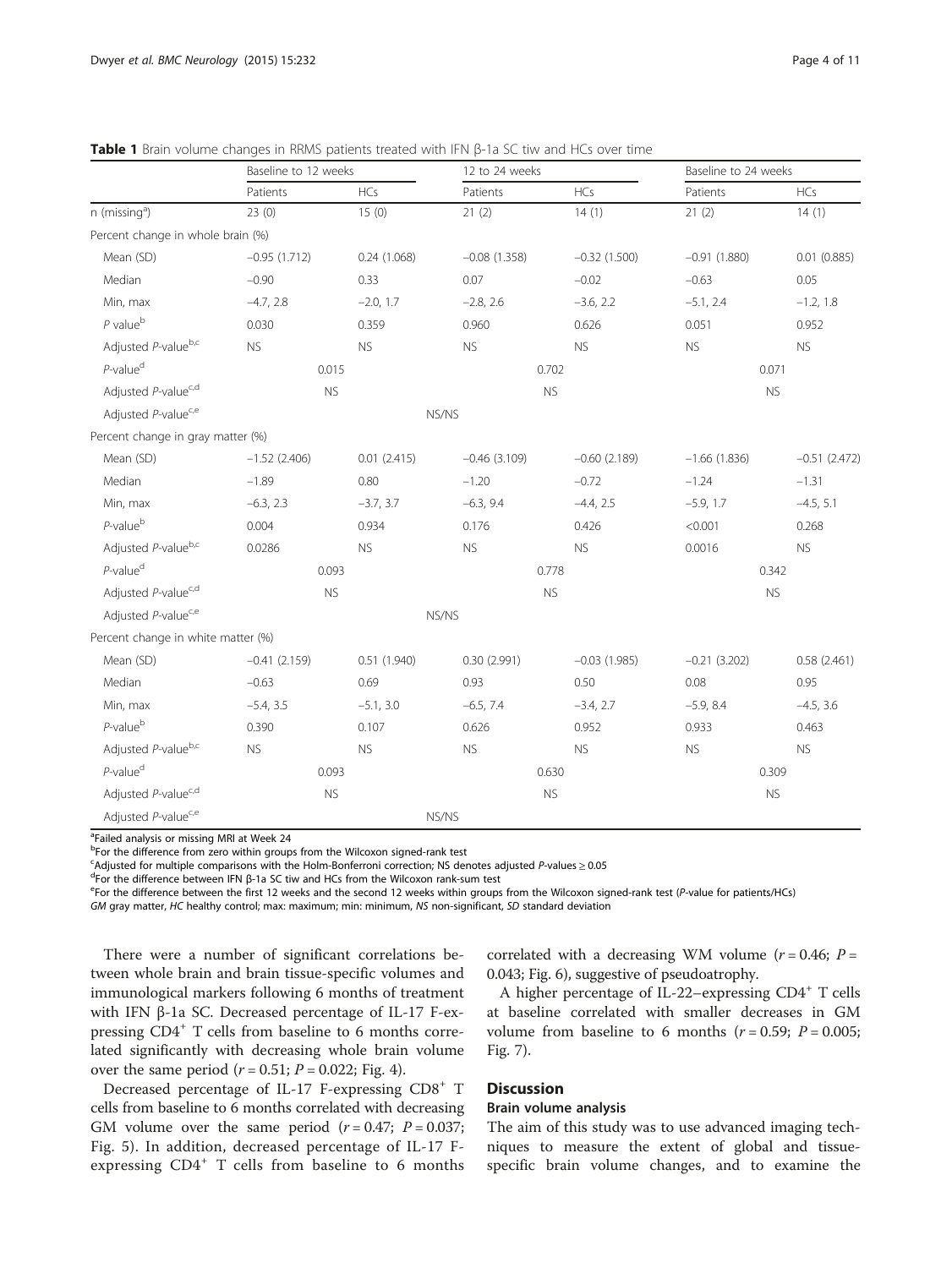

<span id="page-4-0"></span>



## tiw three times weekly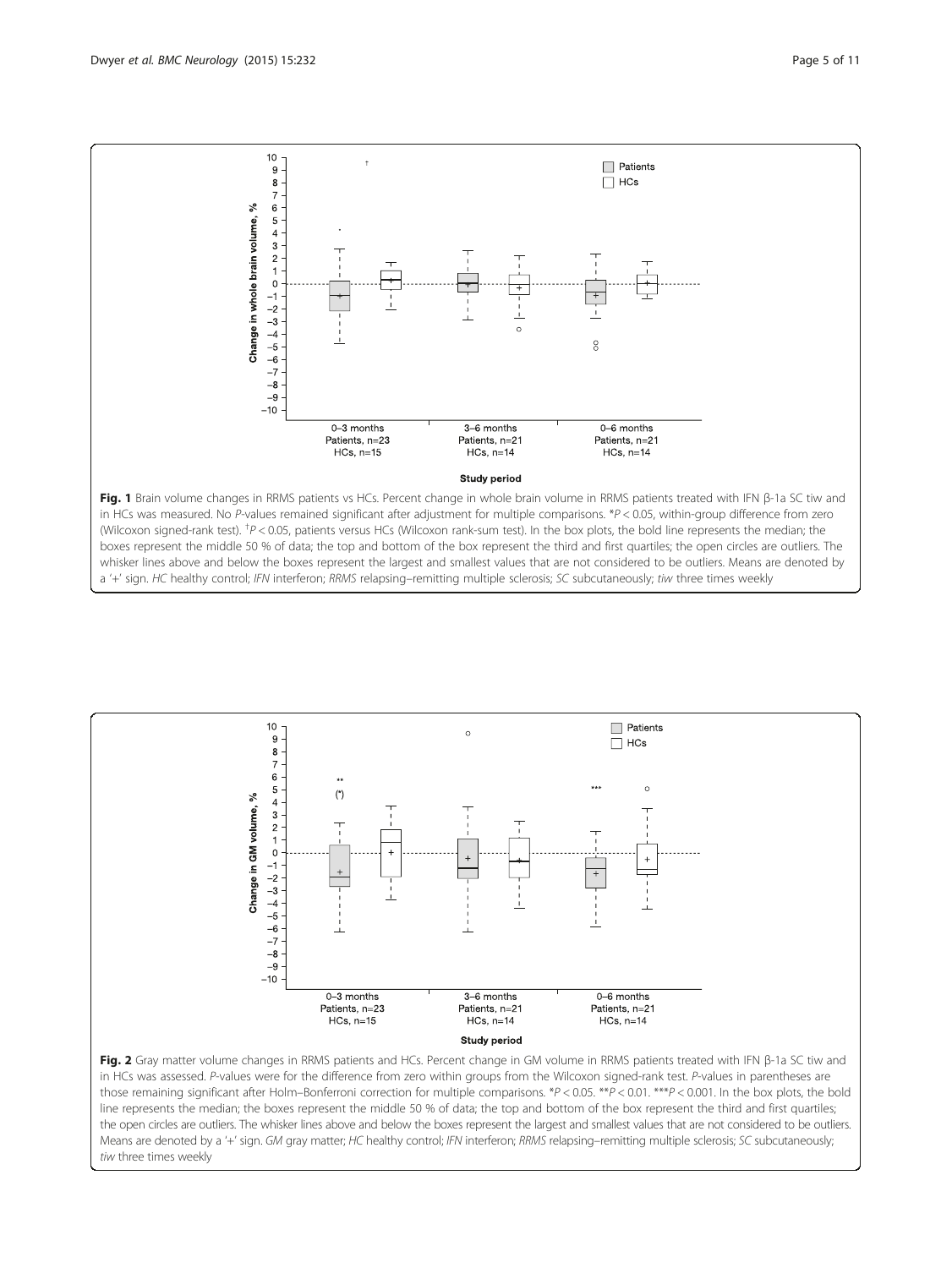<span id="page-5-0"></span>

involvement of IFN β-1a 44 μg SC tiw, in the pseudoatrophy phenomenon in patients with RRMS. A better understanding of the pathophysiological mechanisms in RRMS, including a differentiation of the dynamics of inflammation and demyelination leading to brain volume loss observed in MS, could aid in devising means for halting disease progression and for treatment monitoring and optimization. In particular, the early study period measurement from baseline to 3 months represents an opportunity to investigate acute treatmentassociated pseudoatrophy following IFN β-1a 44 μg SC

tiw therapy initiation. The investigation of brain volume loss in whole brain tissue, as well as in GM and WM, allowed for a greater insight into the specificity of tissue volume changes suggestive of pseudoatrophy. In whole brain and GM, the effect of IFN β-1a SC treatment was associated with a reduction in brain tissue volume; in both cases the majority of the reduction occurred shortly (within 3 months) following treatment initiation, in comparison with the 3–6-month period, a result that is highly consistent with an acute pseudoatrophy effect.

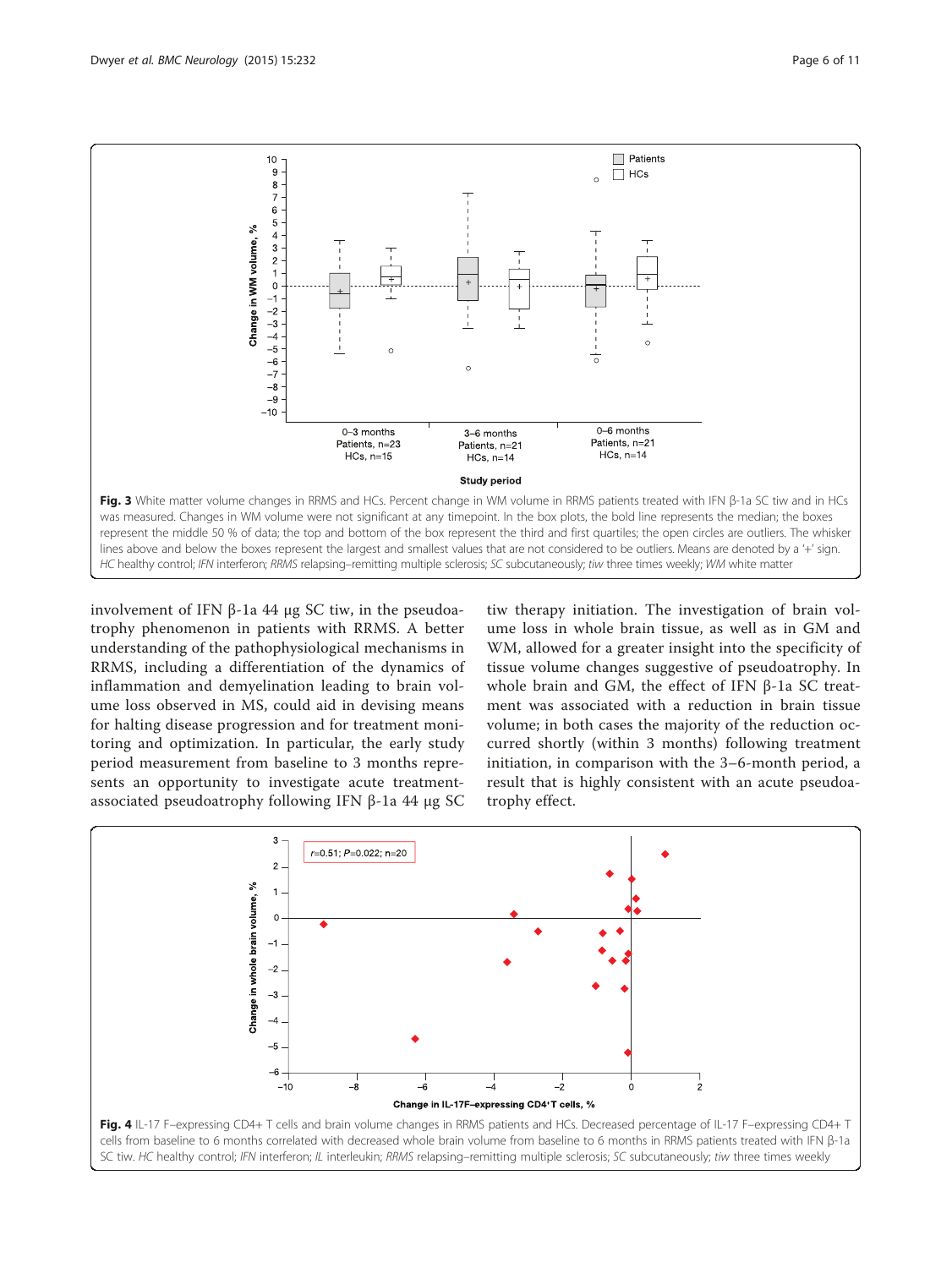<span id="page-6-0"></span>

Treatment-associated pseudoatrophy has been thought previously to be more evident in WM than in GM [[9, 35](#page-9-0)]. This was not observed in the present study, where decline in whole brain tissue volume loss appeared to be driven by GM tissue volume loss. GM loss was more pronounced in the first 3 months than the second 3 months, and only loss in the first 3 months was statistically significant. While pseudoatrophy owing to WM volume has been noted during treatment with natalizumab [[9](#page-9-0)], the longer term brain tissue changes in RRMS and clinical measures (such as physical and cognitive disability) have been associated more with GM volume changes rather than loss of WM volume [\[36, 37](#page-9-0)].

This conflicting finding of a GM rather than a WM effect may be due to a number of factors. Given the

small sample size, issues of statistical power cannot be ruled out – in fact, the observed but not statistically significant WM volume changes were in the expected direction and were lower from 0–3 months than from 3–6 months. Methodological effects should also be carefully considered. Although the SIENAX-MTP method employed has been shown to more accurately measure GM volume change than was previously possible, it was not compared head-to-head with SIENAX or SPM for this study. It is noteworthy, though, that cortical GM measurement is much more susceptible to partial volume errors owing to its thin and convoluted nature, and that previous studies using less sensitive analysis techniques failed to detect significant brain atrophy progression over a 3-month period in RRMS [\[38](#page-9-0)]

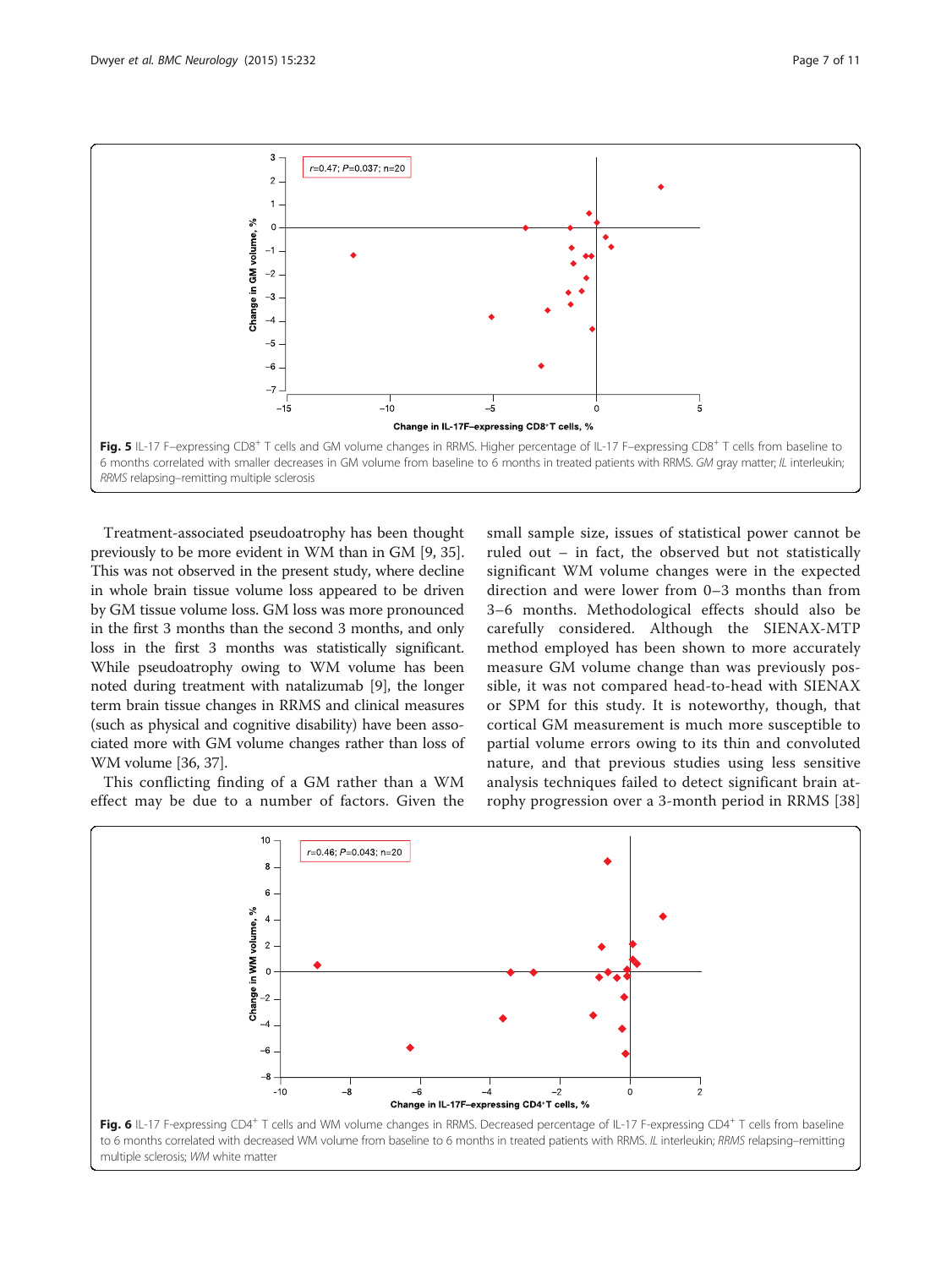<span id="page-7-0"></span>

or in an open-label study of 30 patients with RRMS treated with IFN  $β$ -1b [[5\]](#page-9-0).

If correct, though, these exploratory results merit speculation about the potential pathophysiological basis for the observed GM changes. Over the past decade, it has become clear that GM plays an enormous role in both the pathology and the clinical picture of multiple sclerosis [[39\]](#page-9-0). What remains unclear is whether the involvement of GM is secondary to WM damage or a semi-independent process [\[40\]](#page-9-0). Of particular relevance to the current work is the inflammatory nature of GM pathology. Histopathological studies have found much lower inflammation in the GM than in the WM [\[41](#page-9-0), [42](#page-9-0)]. However, biopsies have shown substantial inflammation [[43, 44](#page-9-0)]. Notably, cortical inflammation appeared in patients with early RRMS, much like the cohort studies described here. It is also possible that different therapeutic mechanisms of DMDs may affect any pseudoatrophy of specific tissue compartments differently.

## Correlations between brain tissue volume, Gd-enhancing lesions, and immunological markers of inflammation

Investigating correlations between brain volume and pro- and anti-inflammatory markers has provided some new insight into the proposed mechanisms of action of IFN β-1a SC tiw. The significant correlations between the decreased percentage of pro-inflammatory IL-17 F– expressing  $CD4^+$  or  $CD8^+$  T cells and reductions in whole brain, GM, and WM tissue volumes are supportive of an early anti-inflammatory therapeutic effect for IFN β-1a SC tiw.

The correlation between higher baseline percentage of IL-22–expressing  $CD4^+$  T cells and less GM tissue atrophy from baseline to 6 months in patients is also of potential interest. Although interpretation of cross-

sectional markers should be undertaken with care, it is possible that higher baseline IL-22 levels may be indicative of a different pseudoatrophy response – either via less resolvable baseline inflammatory-related volumetric changes or via differences in treatment response.

The comprehensive battery of immunological markers, including BDNF, was used to screen for correlations with brain tissue volume changes. Beyond IL-17 F and IL-22, no further significant correlations were observed, despite previous reports that BDNF secretion was associated with inflammatory activity in MS lesions in the brain and with higher WM tissue volume [[45](#page-9-0)].

We did not detect a relationship between brain volume and the resolution of Gd-enhancing lesions, likely due to the high proportion of patients with no Gd-enhancing lesions at baseline.

## Implications for future investigations of brain volume changes

Our findings imply the need for caution when planning the timing of using MRI techniques to measure disease progression in terms of brain volume. They suggest that the baseline for MRI measures of brain volume in patients with RRMS with active disease embarking on DMD therapy should start only after several months of therapy, once the pseudoatrophy effect has run its course, rather than at the beginning of therapy, indicating a need for additional MRI measurements. Based on these results, the pseudoatrophy effect may account for a 1 % or more change in volume. Although seemingly small in an absolute sense, the yearly percent brain volume change in MS may be as low as 0.5 % (and 0.1 % in HCs). Thus, early pseudoatrophy over 3 months may produce volume changes commensurate with 2 years of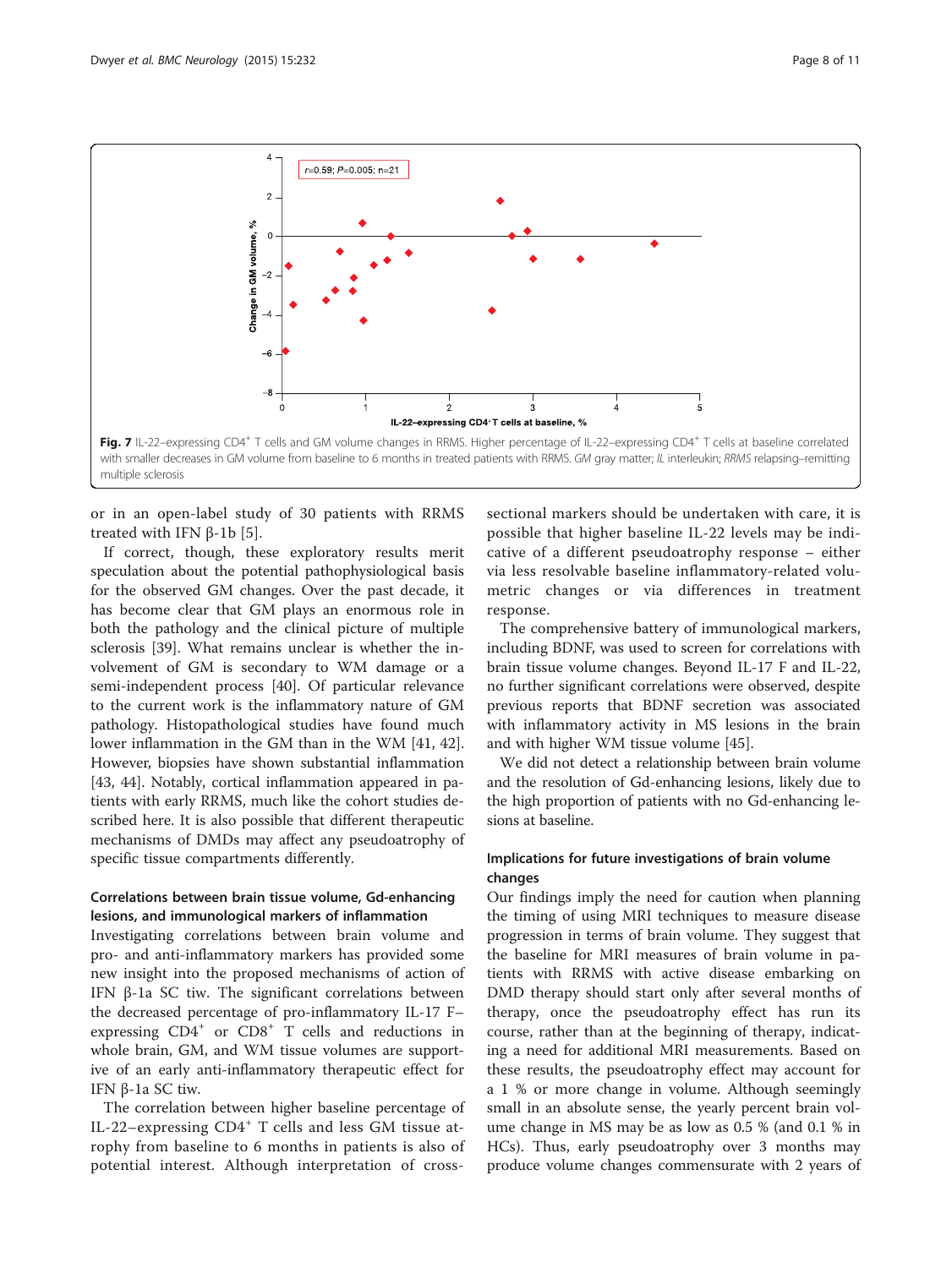MS disease effect, and completely mask treatment effects in clinical trials of that length. This is highly relevant, as such trials are becoming more common.

It is even conceivable that in the future more accurate MRI and analysis techniques might lead to individual patient care decisions based on rates of brain atrophy in addition to the conventionally used lesion burden. Any such initiatives will need to carefully account for the pseudoatrophy effect in order to be useful.

## Limitations

With the exception of GM tissue volume change from baseline to 3 months, the statistical significance of other associations observed was lost following adjustment for multiple comparisons. This may be as a result of this being a pilot study with a relatively small sample size, as well as the large number of exploratory comparisons that underwent correction. It is also possible that the improved SIENAX-MTP algorithm may be more powerful to detect real GM change than WM change [\[29](#page-9-0)]. Therefore, the lack of WM changes detected should be interpreted with caution.

The additional measurement of immunology marker changes from baseline to 3 months were also not feasible for this study, but would have enabled the same timepoint comparison with the brain volume analysis, contributing to the understanding of short-term changes in immunology alongside pseudoatrophy.

As GM and WM atrophy occurs with aging in normal controls [[46](#page-10-0)–[49](#page-10-0)], the use of the HC group in this study as a comparison with the treated patients provided a control for the normal aging processes but not for time course of brain volume changes in patients with RRMS. In future studies, an active comparator group may help to establish the extent to which treatment-related pseudoatrophy is affected by treatment with IFN β-1a SC in comparison with other DMDs. In addition, more frequent measurements over the first 6 months and extension of measurement periods would allow the chance to better delineate the time course over which pseudoatrophy occurs in order to be able to differentiate it from true atrophy.

## Conclusions

The results of this pilot study demonstrated a significant reduction in whole brain volume within 3 months following IFN β-1a 44 μg SC tiw treatment initiation, but not between 3 and 6 months, which is suggestive of treatment-induced pseudoatrophy. The observed reduction in pro-inflammatory cytokine IL-17 F expression by T cells correlating with whole brain and GM volume decreases is consistent with an anti-inflammatory effect of IFN β-1a SC normalizing brain volume to a preinflammatory level, and is consistent with the interpretation

of the pseudoatrophy effect as resolution of inflammation rather than tissue destruction. Given these findings, attempts to measure treatment effects on atrophy should consider the use of an MRI baseline at least 3 months after treatment initiation.

#### **Abbreviations**

BDNF: Brain-derived neurotrophic factor; CNS: Central nervous system; DMD: Disease-modifying drug; Gd: Gadolinium; GM: Gray matter; HC: Healthy control; IFN: Interferon; IL: Interleukin; MRI: Magnetic resonance imaging; NGF: Nerve growth factor; RRMS: Relapsing–remitting multiple sclerosis; SC: Subcutaneously; SD: Standard deviation; SIENA: Structural Image Evaluation using Normalization of Atrophy; SX-MTP: SIENAX Multi Time Point; tiw: three times weekly; WM: White matter.

#### Competing interests

MGD received consulting fees from Claret and EMD Serono, Inc.\* RZ received personal compensation from Biogen Idec, Claret, EMD Serono, Inc.,\* Novartis, Sanofi-Genzyme, and Teva Pharmaceuticals, and for speaking and consulting fees; he has also received financial support for research activities from Biogen Idec, Claret, EMD Serono, Inc.,\* Novartis, Sanofi-Genzyme, and Teva Pharmaceuticals. YT and XZ received consulting fees from EMD Serono, Inc.\* DH received speaker honoraria and consulting fees from Biogen Idec, EMD Serono, Inc.,\* Pfizer, and Teva Pharmaceuticals. BW-G received honoraria as a speaker and a consultant for Acorda, Biogen Idec, EMD Serono, Inc.,\* Novartis, Pfizer, Sanofi-Genzyme, and Teva Pharmaceuticals, and has also received research funds from Acorda, Biogen Idec, Cyberonics, EMD Serono, Inc.,\* Novartis, Pfizer, and Teva Pharmaceuticals. BH and FD are employees of EMD Serono, Inc.\* SM-P received personal compensation from EMD Serono, Inc.\* and Genzyme Inc. for consulting fees, and also received research grants from Biogen Idec, EMD Serono, Inc.,\* Genzyme Inc., and Novartis.CK, NB, DPR, and JD declare that no competing interests exist. \*A business of Merck KGaA, Darmstadt, Germany.

#### Authors' contributions

NB performed the experiments and interpreted the data. BH analyzed and interpreted the data. YT and XZ performed immunology studies; YT, XZ, and SM-P analyzed the immunology data and contributed to the manuscript preparation. MGD, RZ, CK, DPR, JD, DH, and BW-G contributed to study design, data acquisition and interpretation, and manuscript preparation. FD contributed to study design, data interpretation and reviewed the manuscript. All authors read and approved the final manuscript.

#### Acknowledgements

The authors thank Sara Hussein for technical assistance with imaging, Manisha Chopra for assistance in conducting and managing the immunological aspects of the study, and Esther Law of Caudex (supported by EMD Serono, Inc., a business of Merck KGaA, Darmstadt, Germany) for editorial assistance in preparing the manuscript. EMD Serono, Inc., Rockland, MA, USA (a business of Merck KGaA, Darmstadt, Germany) and Pfizer Inc, New York, NY, USA sponsored this study. The principal investigators designed and performed the study, and the sponsor provided central statistical support. All authors revised this report and approved its final version for submission.

#### Author details

<sup>1</sup>Department of Neurology, Buffalo Neuroimaging Analysis Center, State University of New York at Buffalo, 100 High St, Buffalo, NY 14203, USA. 2 Department of Biomedical Informatics, State University of New York at Buffalo, 100 High St, Buffalo, NY 14203, USA. <sup>3</sup>Department of Neurology, State University of New York at Buffalo, 100 High St, Buffalo, NY 14203, USA. 4 Department of Neurology, Microbiology and Immunology, University of North Carolina at Chapel Hill, 125 Mason Farm Rd., 6109D Neuroscience Research Bldg, CB #7125, Chapel Hill, NC 27599, USA. <sup>5</sup>EMD Serono, Inc., One Technology Pl, Rockland, MA 02370, USA.

Received: 12 May 2015 Accepted: 31 October 2015 Published online: 11 November 2015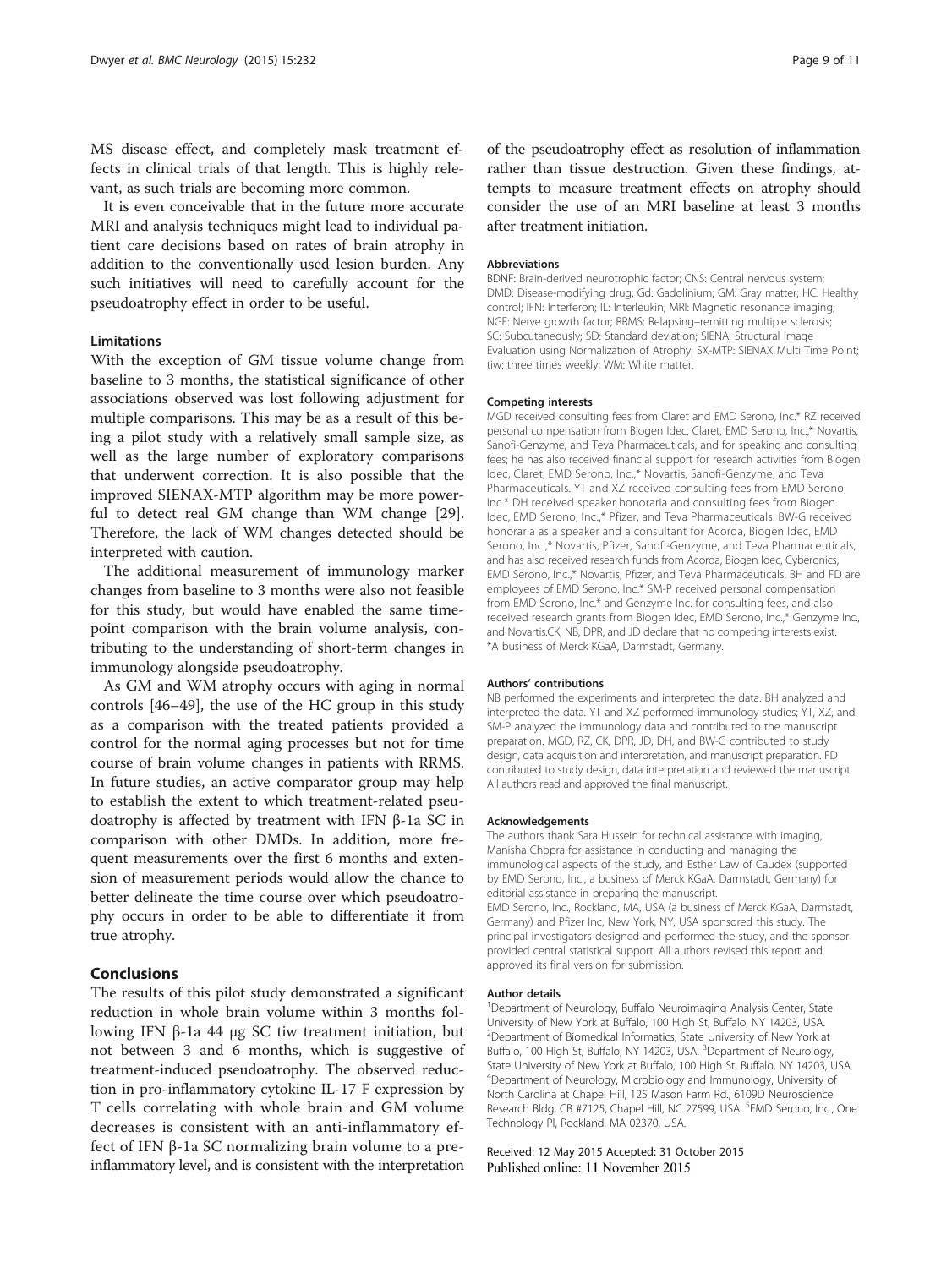- <span id="page-9-0"></span>Rudick RA, Fisher E, Lee JC, Simon J, Jacobs L, Use of the brain parenchymal fraction to measure whole brain atrophy in relapsingremitting MS. Multiple Sclerosis Collaborative Research Group. Neurology. 1999;53:1698–704.
- 2. Calabrese M, Agosta F, Rinaldi F, Mattisi I, Grossi P, Favaretto A, et al. Cortical lesions and atrophy associated with cognitive impairment in relapsing-remitting multiple sclerosis. Arch Neurol. 2009;66:1144–50.
- 3. Luks TL, Goodkin TE, Nelson SJ, Majumdar S, Bacchetti P, Portnoy D, et al. A longitudinal study of ventricular volume in early relapsing-remitting multiple sclerosis. Mult Scler. 2000;6:332–7.
- Simon JH, Lull J, Jacobs LD, Rudick RA, Cookfair DL, Herndon RM, et al. A longitudinal study of T1 hypointense lesions in relapsing MS: MSCRG trial of interferon beta-1a. Neurology. 2000;55:185–92.
- 5. Frank JA, Richert N, Bash C, Stone L, Calabresi PA, Lewis B, et al. Interferonbeta-1b slows progression of atrophy in RRMS: Three-year follow-up in NAb- and NAb + patients. Neurology. 2004;62:719–25.
- 6. Ge Y, Grossman RI, Udupa JK, Fulton J, Constantinescu CS, Gonzales-Scarano F, et al. Glatiramer acetate (Copaxone) treatment in relapsing-remitting MS: quantitative MR assessment. Neurology. 2000;54:813–7.
- 7. Rinaldi F, Calabrese M, Seppi D, Puthenparampil M, Perini P, Gallo P. Natalizumab strongly suppresses cortical pathology in relapsing-remitting multiple sclerosis. Mult Scler. 2012;18:1760–7.
- 8. van den Elskamp I, Lembcke J, Dattola V, Beckmann K, Pohl C, Hong W, et al. Persistent T1 hypointensity as an MRI marker for treatment efficacy in multiple sclerosis. Mult Scler. 2008;14:764–9.
- 9. Vidal-Jordana A, Sastre-Garriga J, Perez-Miralles F, Tur C, Tintore M, Horga A, et al. Early brain pseudoatrophy while on natalizumab therapy is due to white matter volume changes. Mult Scler. 2013;19:1175–81.
- 10. Wolinsky JS, Narayana PA, Johnson KP. United States open-label glatiramer acetate extension trial for relapsing multiple sclerosis: MRI and clinical correlates. Multiple Sclerosis Study Group and the MRI Analysis Center. Mult Scler. 2001;7:33–41.
- 11. Jones CK, Riddehough A, Li DKB, Zhao GJ, Paty DW. MRI cerebral atrophy in relapsing remitting MS: results of the PRISMS trial. Neurology. 2001;56:A379.
- 12. Paolillo A, Pozzilli C, Giugni E, Tomassini V, Gasperini C, Fiorelli M, et al. A 6-year clinical and MRI follow-up study of patients with relapsing-remitting multiple sclerosis treated with interferon-beta. Eur J Neurol. 2002;9:645–55.
- 13. PRISMS Study Group, University of British Columbia MS/MRI Analysis Group. PRISMS-4: long-term efficacy of interferon-beta-1a in relapsing MS. Neurology. 2001;56:1628–36.
- 14. Rovaris M, Comi G, Rocca MA, Wolinsky JS, Filippi M. Short-term brain volume change in relapsing-remitting multiple sclerosis: effect of glatiramer acetate and implications. Brain. 2001;124:1803–12.
- 15. Sormani MP, Rovaris M, Valsasina P, Wolinsky JS, Comi G, Filippi M. Measurement error of two different techniques for brain atrophy assessment in multiple sclerosis. Neurology. 2004;62:1432–4.
- 16. Turner B, Lin X, Calmon G, Roberts N, Blumhardt LD. Cerebral atrophy and disability in relapsing-remitting and secondary progressive multiple sclerosis over four years. Mult Scler. 2003;9:21–7.
- 17. Gasperini C, Paolillo A, Giugni E, Galgani S, Bagnato F, Mainero C, et al. MRI brain volume changes in relapsing-remitting multiple sclerosis patients treated with interferon beta-1a. Mult Scler. 2002;8:119–23.
- 18. Khan O, Bao F, Shah M, Caon C, Tselis A, Bailey R, et al. Effect of diseasemodifying therapies on brain volume in relapsing-remitting multiple sclerosis: results of a five-year brain MRI study. J Neurol Sci. 2012;312:7–12.
- 19. Zivadinov R, Reder AT, Filippi M, Minagar A, Stuve O, Lassmann H, et al. Mechanisms of action of disease-modifying agents and brain volume changes in multiple sclerosis. Neurology. 2008;71:136–44.
- 20. Riley C, Azevedo C, Bailey M, Pelletier D. Clinical applications of imaging disease burden in multiple sclerosis: MRI and advanced imaging techniques. Expert Rev Neurother. 2012;12:323–33.
- 21. Filippi M, Rocca MA. Preventing brain atrophy should be the gold standard of effective theraphy in MS (after the first year of treatment): No. Mult Scler. 2013;19:1005–6.
- 22. Ramgolam VS, Sha Y, Jin J, Zhang X, Markovic-Plese S. IFN-beta inhibits human Th17 cell differentiation. J Immunol. 2009;183:5418–27.
- 23. Battistini L, Piccio L, Rossi B, Bach S, Galgani S, Gasperini C, et al. CD8+ T cells from patients with acute multiple sclerosis display selective increase of adhesiveness in brain venules: a critical role for P-selectin glycoprotein ligand-1. Blood. 2003;101:4775–82.
- 24. Babbe H, Roers A, Waisman A, Lassmann H, Goebels N, Hohlfeld R, et al. Clonal expansions of CD8(+) T cells dominate the T cell infiltrate in active multiple sclerosis lesions as shown by micromanipulation and single cell polymerase chain reaction. J Exp Med. 2000;192:393–404.
- 25. Mars LT, Saikali P, Liblau RS, Arbour N. Contribution of CD8 T lymphocytes to the immuno-pathogenesis of multiple sclerosis and its animal models. Biochim Biophys Acta. 1812;2011:151–61.
- 26. Li DK, Paty DW. UBC MS/MRI Analysis Research Group, PRISMS Study Group. Magnetic resonance imaging results of the PRISMS trial: a randomized, double-blind, placebo-controlled study of interferon-beta1a in relapsingremitting multiple sclerosis. Ann Neurol. 1999;46:197–206.
- 27. Panitch H, Goodin D, Francis G, Chang P, Coyle P, O'Connor P, et al. Benefits of high-dose, high-frequency interferon beta-1a in relapsing-remitting multiple sclerosis are sustained to 16 months: final comparative results of the EVIDENCE trial. J Neurol Sci. 2005;239:67–74.
- 28. PRISMS Study Group. Randomised double-blind placebo-controlled study of interferon beta-1a in relapsing/remitting multiple sclerosis. Lancet. 1998;352:1498–504.
- 29. Dwyer MG, Bergsland N, Zivadinov R. Improved longitudinal gray and white matter atrophy assessment via application of a 4-dimensional hidden Markov random field model. Neuroimage. 2014;90:207–17.
- Smith SM, Zhang Y, Jenkinson M, Chen J, Matthews PM, Federico A, et al. Accurate, robust, and automated longitudinal and cross-sectional brain change analysis. Neuroimage. 2002;17:479–89.
- 31. Zivadinov R, Dwyer MG, Markovic-Plese S, Kennedy C, Bergsland N, Ramasamy DP, et al. Effect of treatment with interferon beta-1a on changes in voxel-wise magnetization transfer ratio in normal appearing brain tissue and lesions of patients with relapsing-remitting multiple sclerosis: a 24-week, controlled pilot study. PLoS One. 2014;9:e91098.
- 32. Polman CH, Reingold SC, Banwell B, Clanet M, Cohen JA, Filippi M, et al. Diagnostic criteria for multiple sclerosis: 2010 revisions to the McDonald criteria. Ann Neurol. 2011;69:292–302.
- 33. Sled JG, Zijdenbos AP, Evans AC. A nonparametric method for automatic correction of intensity nonuniformity in MRI data. IEEE Trans Med Imaging. 1998;17:87–97.
- 34. Nyul LG, Udupa JK, Zhang X. New variants of a method of MRI scale standardization. IEEE Trans Med Imaging. 2000;19:143–50.
- 35. Kelemen A, Dwyer MG, Horakova D, Ticha V, Havrdova E, Zivadinov R. Measurement of gray matter volume is less susceptive to pseudoatrophy effect than that of white matter or whole brain volume in patients with multiple sclerosis. Mult Scler. 2008;14:S29–294.
- 36. De SN, Airas L, Grigoriadis N, Mattle HP, O'Riordan J, Oreja-Guevara C, et al. Clinical relevance of brain volume measures in multiple sclerosis. CNS Drugs. 2014;28:147–56.
- 37. Horakova D, Kalincik T, Dusankova JB, Dolezal O. Clinical correlates of grey matter pathology in multiple sclerosis. BMC Neurol. 2012;12:10.
- 38. Zivadinov R, Bagnato F, Nasuelli D, Bastianello S, Bratina A, Locatelli L, et al. Short-term brain atrophy changes in relapsing-remitting multiple sclerosis. J Neurol Sci. 2004;223:185–93.
- 39. Geurts JJ, Calabrese M, Fisher E, Rudick RA. Measurement and clinical effect of grey matter pathology in multiple sclerosis. Lancet Neurol. 2012;11:1082–92.
- 40. Calabrese M, Magliozzi R, Ciccarelli O, Geurts JJ, Reynolds R, Martin R. Exploring the origins of grey matter damage in multiple sclerosis. Nat Rev Neurosci. 2015;16:147–58.
- 41. Bo L, Vedeler CA, Nyland H, Trapp BD, Mork SJ. Intracortical multiple sclerosis lesions are not associated with increased lymphocyte infiltration. Mult Scler. 2003;9:323–31.
- 42. Peterson JW, Bo L, Mork S, Chang A, Trapp BD. Transected neurites, apoptotic neurons, and reduced inflammation in cortical multiple sclerosis lesions. Ann Neurol. 2001;50:389–400.
- 43. Lucchinetti CF, Popescu BF, Bunyan RF, Moll NM, Roemer SF, Lassmann H, et al. Inflammatory cortical demyelination in early multiple sclerosis. N Engl J Med. 2011;365:2188–97.
- 44. Popescu BF, Bunyan RF, Parisi JE, Ransohoff RM, Lucchinetti CF. A case of multiple sclerosis presenting with inflammatory cortical demyelination. Neurology. 2011;76:1705–10.
- 45. Weinstock-Guttman B, Zivadinov R, Tamano-Blanco M, Abdelrahman N, Badgett D, Durfee J, et al. Immune cell BDNF secretion is associated with white matter volume in multiple sclerosis. J Neuroimmunol. 2007;188:167–74.